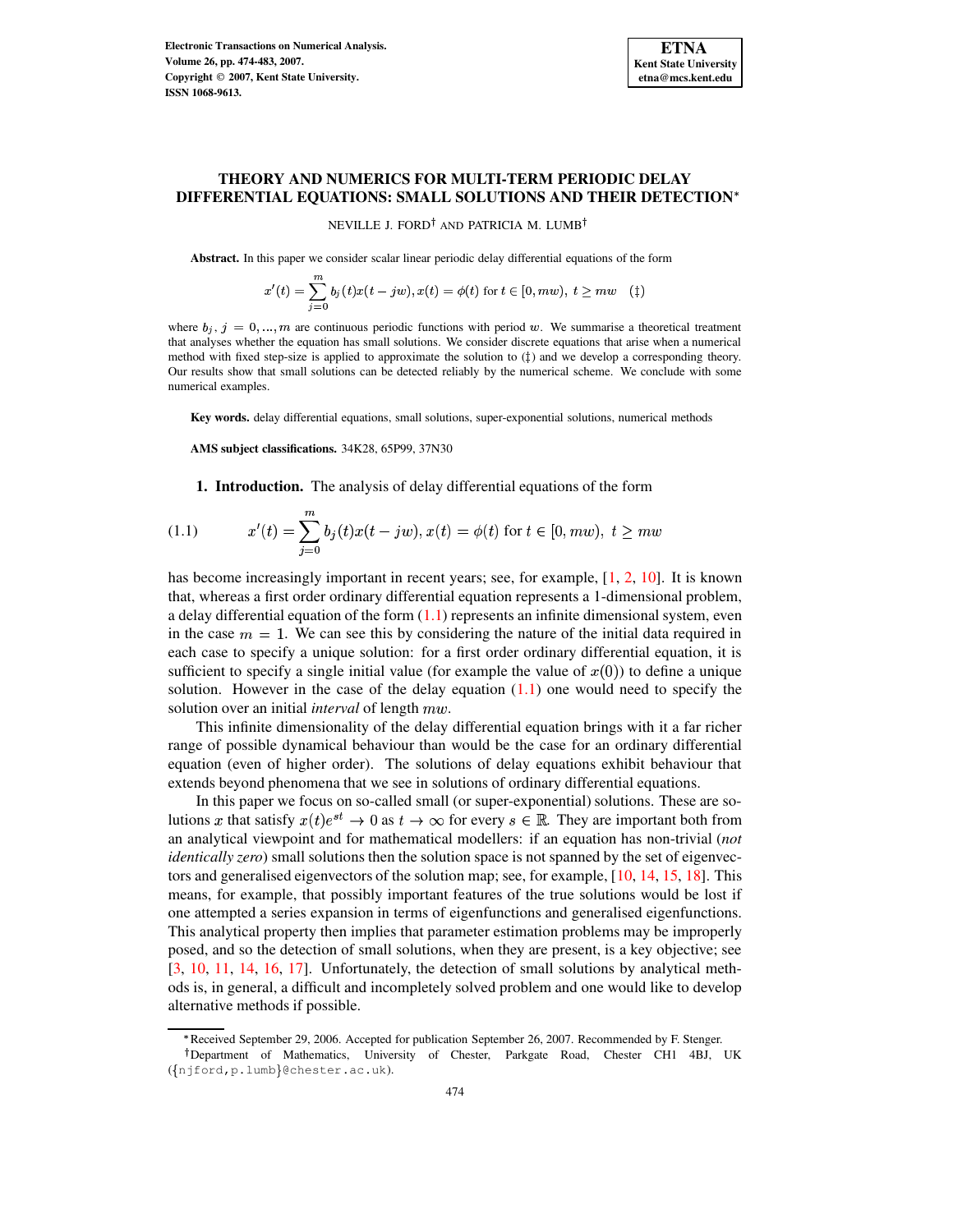### MULTI-TERM DELAY EQUATIONS 475

The problem has been solved quite effectively for periodic single-term nonautonomous delay equations. In our previous work (see  $[5, 6, 8, 9]$  $[5, 6, 8, 9]$  $[5, 6, 8, 9]$  $[5, 6, 8, 9]$  $[5, 6, 8, 9]$  $[5, 6, 8, 9]$  $[5, 6, 8, 9]$ ) we showed that the use of a simple numerical scheme with fixed step length yields a finite dimensional solution map operator for the numerical approximation of a single term delay equation. One can then show that, as the step length of the numerical scheme is reduced to zero, the eigenspectra of the discrete operators behave in characteristically different ways according to whether or not small solutions are present in the underlying infinite dimensional system; see  $[5, 6, 8, 9]$  $[5, 6, 8, 9]$  $[5, 6, 8, 9]$  $[5, 6, 8, 9]$  $[5, 6, 8, 9]$  $[5, 6, 8, 9]$  $[5, 6, 8, 9]$  for more details.

Here we extend our investigations to scalar linear periodic delay equations of the form  $(1.1)$  where  $b_j$ ,  $j=0, ..., m$ , are continuous periodic functions with period w. We will assume that the zeros of  $b_m$  are isolated. We begin this paper by developing the necessary theoretical results that will underpin our approach and we conclude with a series of illustrative numerical examples.

<span id="page-1-1"></span>**2. Mathematical preliminaries.** In order to gain a proper understanding of the concept of small solutions, it is helpful to start by reviewing briefly the analysis for the single term autonomous linear equation

$$
(2.1) \t\t x'(t) = ax(t-1).
$$

<span id="page-1-0"></span>The range of dynamical behaviour exhibited by members of the solution set is determined by the solution set  $\Lambda$  of the characteristic quasi-polynomial

$$
\lambda e^{\lambda} = a.
$$

REMARK 2.1. The equation  $(2.2)$  is obtained from  $(2.1)$  either by solving using Laplace transforms, or by substitution of the trial solution  $x(t) = \alpha e^{\lambda t}$ .

One can express any solution of  $(2.1)$  as a linear combination of the functions  $e^{\lambda t}$ :  $\lambda \in \Lambda$ . Thus  $x(t) = \sum_{\lambda \in \Lambda} \alpha_{\lambda} e^{\lambda t}$ . The coefficients  $\alpha_{\lambda}$  in the linear combination are determined by the initial conditions (initial function) and the dominant dynamical behaviour, as  $t\to\infty$ , of a particular solution will be determined by the value of  $\lambda$  with  $\alpha_{\lambda}\neq 0$  $\mathcal{N}$  where  $\mathcal{N}$ which lies furthest to the right in the complex plane. Thus, not all solutions to  $(2.1)$  will have the same dominant behaviour as  $t \to \infty$ .

The solutions (which we shall call eigenvalues) to [\(2.2\)](#page-1-0) all lie on a single trajectory in  $\mathbb C$ and one can also predict how they will be distributed along the trajectory:

LEMMA 2.2. For the equation [\(2.1\)](#page-1-1), all the characteristic roots  $\lambda = x + iy$  lie on the *curve*

$$
x = -y \cot(y)
$$

<span id="page-1-2"></span>*and also satisfy*

$$
(2.3) \t\t\t a = \frac{-ye^x}{\sin(y)}.
$$

This result can be established by substituting  $\lambda = x + iy$  in [\(2.2\)](#page-1-0). [\(2.3\)](#page-1-2) implies that, for each fixed value of a there will be precisely 2 values of  $\lambda$  for each  $2\pi$  variation in y. This means, in turn, that the eigenvalues are isolated and do not have a limit point.

REMARK 2.3. It follows from this discussion that every non-zero solution of [\(2.1\)](#page-1-1) will have a dominant eigenfunction (of the form  $e^{\lambda t}$  (or pair of eigenfunctions  $e^{\lambda t}$  and  $e^{\lambda t}$ ) for some  $\lambda \in \Lambda$ ) for which  $\alpha_{\lambda}$  and/or  $\alpha_{\bar{\lambda}}$  is non-zero. This determines the exponential growth or decay rate of the particular solution. Hence there can be no non-zero small solutions to  $(2.1)$ .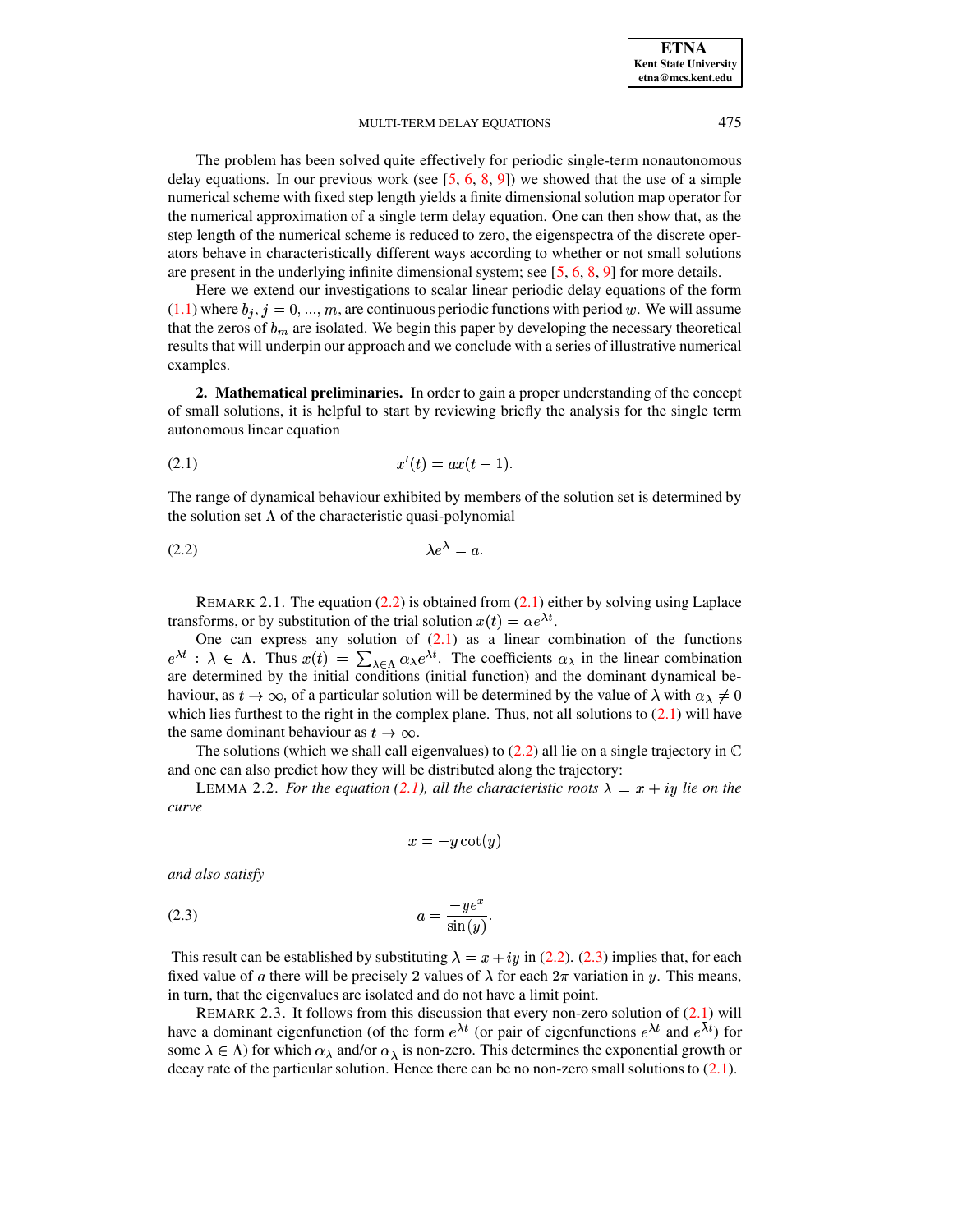## 476 N. J. FORD AND P. M. LUMB

Small solutions cannot arise with autonomous equations of the form [\(2.1\)](#page-1-1). In fact, one can go further. For non-autonomous periodic delay equations of the form

<span id="page-2-0"></span>(2.4) 
$$
x'(t) = b(t)x(t-1), \text{ where } b(t+1) = b(t),
$$

we have the following lemma (see  $[8]$ ):

LEMMA 2.4. *The equation [\(2.4\)](#page-2-0) has no small solutions if the function is of constant sign. In this case [\(2.4\)](#page-2-0) is equivalent to an equation of the form [\(2.1\)](#page-1-1).*

REMARK 2.5. The equivalence of the two equations is discussed in more detail in [\[8\]](#page-9-8). One makes the substitution  $x(t) = z(\sigma(t))$  where  $\sigma(t) = \int_0^t b(\alpha) d\alpha / \int_0^t b(\alpha) d\alpha$ . It follows that  $z'(\sigma) = \beta z(\sigma - \tau)$ .

The above discussion provides the key to the characterisation of small solutions by numerical techniques. We now know that, if the equation  $(2.4)$  has no small solutions then the eigenvalues of its solution operator must lie on a single trajectory in the Argand diagram. Thus, if the eigenvalues *do not lie on a single trajectory* then it follows that the equation must have small solutions.

As we have seen, even for the autonomous linear equation, one needs to solve a quasipolynomial in order to find the eigenvalues. For the non-autonomous equation, the problem is even harder. Therefore we employ a numerical scheme to approximate the eigenvalues of [\(2.4\)](#page-2-0). In doing this, we are using a finite dimensional approximaion of the infinite dimensional solution operator and therefore one might question the validity of the approach.The justification is provided by the following result from [\[4\]](#page-8-4):

THEOREM 2.6. Let the parameter value  $\alpha = \alpha_0$  be fixed and let  $z_0 = x_0 + iy_0$  be a *characteristic root of equation* [\(2.1\)](#page-1-1). With  $h > 0$  (chosen so that  $h = \frac{1}{m}$  with  $m$  some positive *integer, as before*) *we apply a strongly stable linear multistep method*  $(\rho, \sigma)$  *of order*  $p \geq 1$  *to [\(2.1\)](#page-1-1) to yield a discrete equation that has m characteristic values. Now let*  $z_h = x_h + iy_h$  *be* such that  $z_h^* = e^{z_h/m}$  is a characteristic value of the discrete equation for which  $|e^{z_0} - (z_h^*)^m|$ *is* minimised. Then  $|e^{z_0} - (z_h^*)^m| = \mathcal{O}(h^p)$  as  $h \to 0$ .

Thus, we have a characterisation of non-autonomous single-term periodic delay differential equations that can be summarised in the following corollary:

COROLLARY 2.7. *For a sequence of steplengths*  $h_i = \frac{1}{N_i} \rightarrow 0$  *apply the trapezoidal rule (for example) to equation [\(2.4\)](#page-2-0) and calculate the eigenvalues of the resulting operator. It is sufficient for the existence of small solutions to equation [\(2.4\)](#page-2-0) that the eigenvalues lie on more than one trajectory.*

This result forms the mathematical basis for our paper [\[7\]](#page-9-10) in which we developed an automated system for the detection of small solutions in single term periodic equations.

REMARK 2.8. Notice that the above discussion also gives a characterisation for an equation of the form

$$
y'(t) = b(t)y(t-d), b(t+1) = b(t), d \in \mathbb{N}
$$

to have small solutions.

**3. Multi-term equations and the Floquet theory.** In this section we develop similar results to those of the previous section for multi-term equations of the form  $(1.1)$ . Our aim is to give a numerical characterisation theorem of a similar form to the one for single-term equations. We begin by developing some basic Floquet theory.

Non-zero solutions of equation [\(1.1\)](#page-0-0) which are such that  $x(t + w) \equiv \lambda x(t)$ ,  $-\infty < t < \infty$ , are known as Floquet solutions (see [\[13\]](#page-9-11)). The  $\lambda$  are known as the characteristic multipliers. These solutions can be represented in the form  $x(t) = e^{\mu t}p(t)$  where  $p(t+w) = p(t)$  and  $\lambda = e^{\mu w}$ .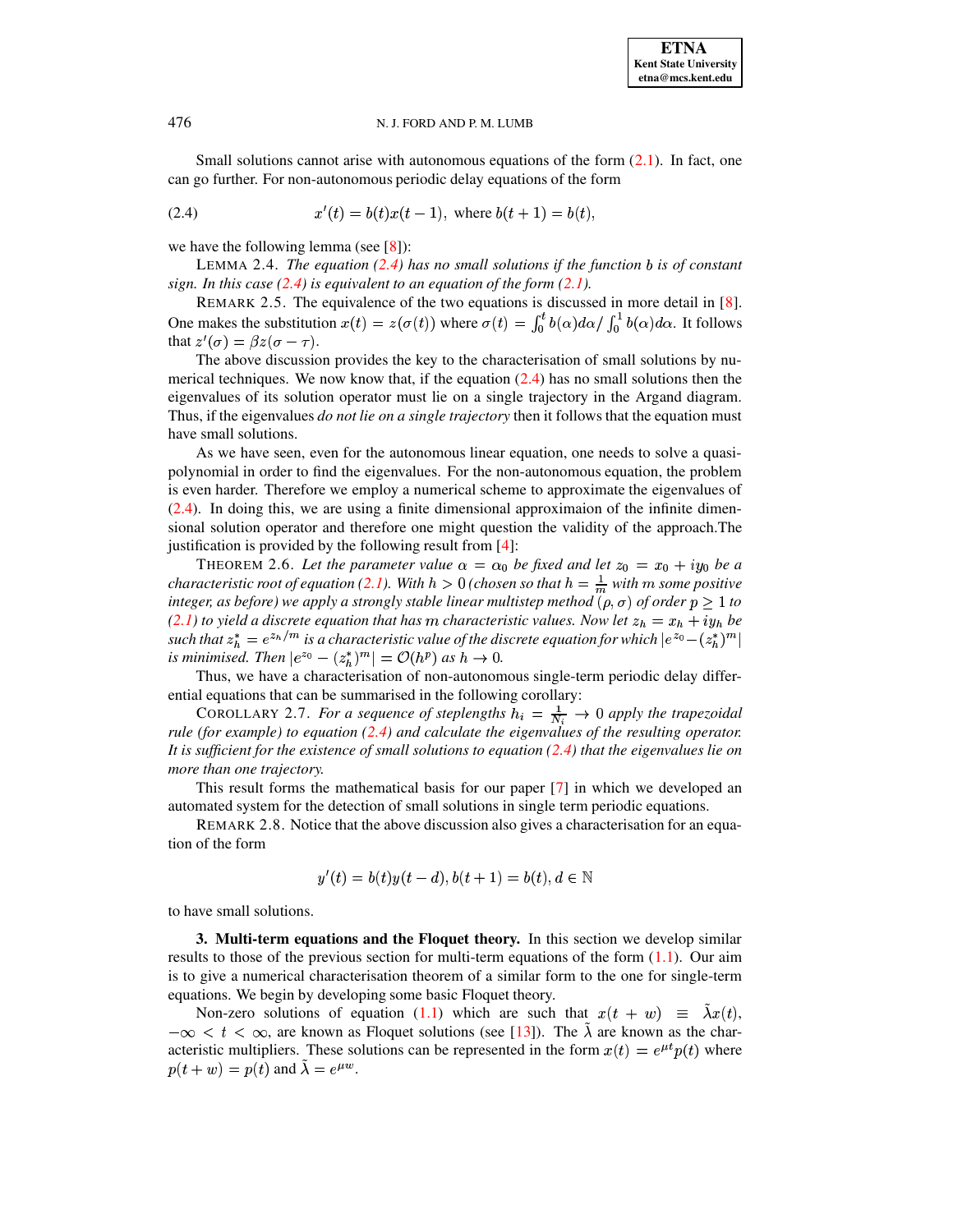#### <span id="page-3-1"></span>MULTI-TERM DELAY EQUATIONS

If  $X(t)$  is a Floquet type solution of equation (1.1) then it satisfies

(3.1) 
$$
X'(t) = \sum_{j=0}^{m} b_j(t) X(t - jw)
$$

with

$$
X(t) = e^{\mu t} p(t)
$$
 where  $p(t + w) = p(t)$ .

This expression for  $X$  satisfies

$$
X(t - jw) = \tilde{\lambda}^{m-j} X(t - mw) \text{ with } \tilde{\lambda} = e^{\mu \omega},
$$

<span id="page-3-2"></span>and

(3.2) 
$$
X'(t) = \sum_{j=0}^{m} \tilde{\lambda}^{m-j} b_j(t) X(t - m w).
$$

We can summarise this in the following Lemma:

LEMMA 3.1. If X is a Floquet solution of the multi-term equation (1.1) then X satisfies a single-term delay equation (with delay mw, the maximum delay from the multi-term equation.)

Next we need to show that it is sufficient for our purposes (the detection of small solutions) to concentrate on Floquet solutions. Once we have established this fact, we can rely on the previous analysis for single-term equations to provide a characterisation of equations with small solutions. Fortunately, there is an established result  $[10,$  Chapter 8, Theorem 3.5]:

THEOREM 3.2. The Floquet solutions of a periodic delay differential equation span the solution space if and only if the equation has no small solutions.

REMARK 3.3. Of course, it would be inconvenient to have to undertake a separate Floquet analysis for each multi-term equation to derive an appropriate single-term equation for analysis. However, when an equation has small solutions, these will generate Floquet solutions with  $\lambda = 0$  for which the single term equation is simply

(3.3) 
$$
x'(t) = b_m(t)x(t - mw).
$$

It follows from this observation (see also  $[10,$  Chapter 8, Theorem 3.3) that one can prove the following:

THEOREM 3.4.

- <span id="page-3-0"></span>1. Suppose that the zeros of  $b_m$  are isolated, then equation (1.1) has no small solutions if and only if  $b_m$  has no sign change.
- 2. Equation (1.1) has small solutions if and only if  $(3.3)$  has small solutions.

This leads to our detection algorithm:

ALGORITHM 3.5. For a multi-term equation of the form  $(1.1)$  construct the single term equation (3.3). For a sequence of steplengths  $h_i = \frac{1}{N_i} \rightarrow 0$  apply the trapezoidal rule to  $(3.3)$  and calculate the eigenvalues of the resulting operator. It is sufficient for the existence of small solutions to equation  $(1.1)$  that the eigenvalues lie on more than one trajectory.

**4. Numerical experiments.** We begin by giving brief details of the numerical approach. We write down the numerical scheme for solving  $(3.3)$  using the trapezoidal rule with fixed step length  $h = \frac{mw}{N}$  in the form

$$
X_{n+1} = X_n + \frac{h}{2}(b_{m,n+1-N}X_{n+1-N} + b_{m,n-N}X_{n-N}).
$$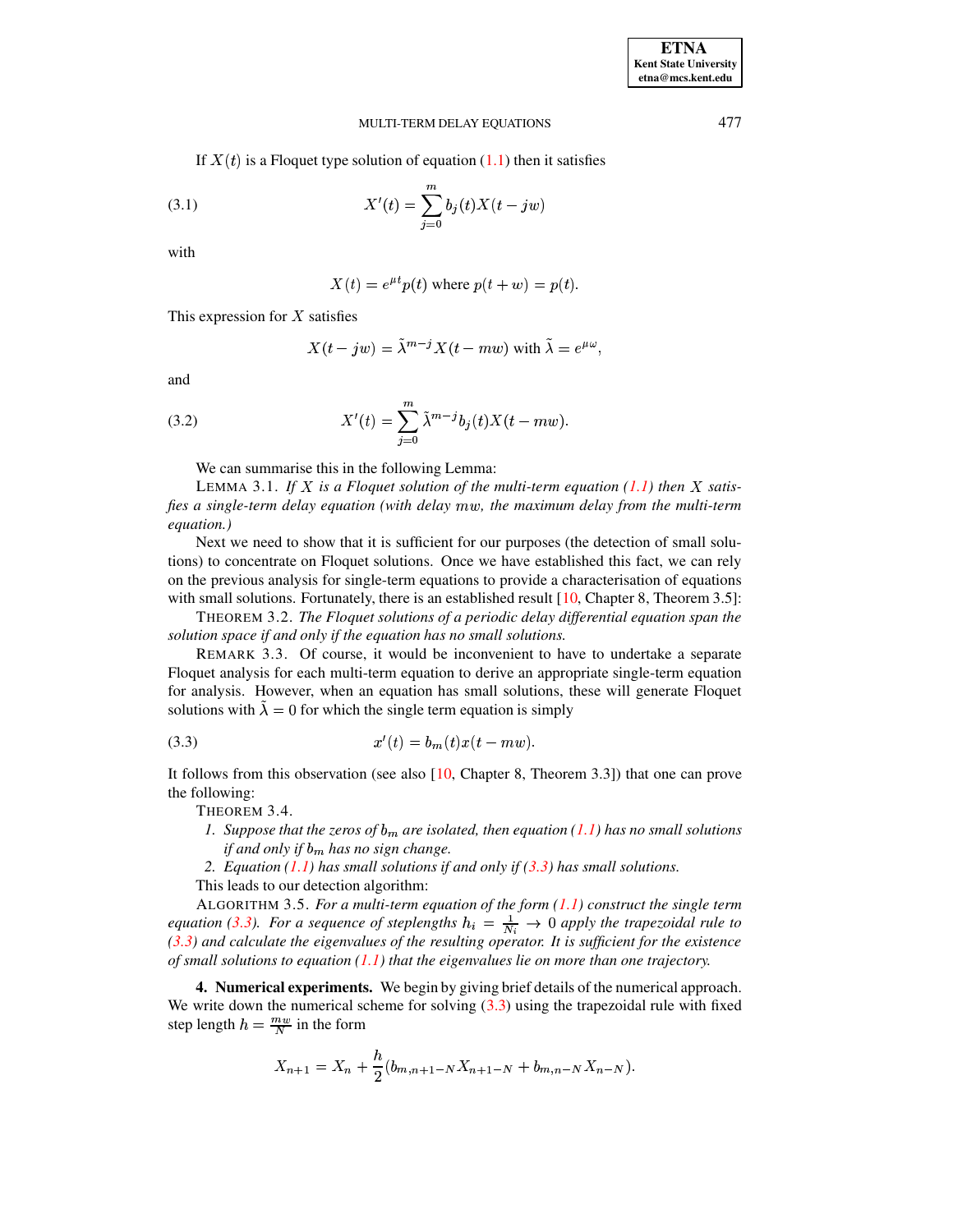#### N. J. FORD AND P. M. LUMB

Here  $X_n \approx x(nh)$ ,  $b_{m,n} = b_m(nh)$ . We note that, for each fixed value of m, as n varies,  ${b_{m,n}}$  is a periodic sequence of period N.

Now we construct the companion matrix  $A_n$  corresponding to the method and calculate  $C = \prod_{i=1}^{N} A_{N-i}$  which represents a discrete analogue of the period map of the solution operator for  $(3.3)$ . It is the eigenvalues of the matrix C that we shall calculate. These will be marked on the figures with  $'+'.$ 

For reference purposes in our diagram, we also calculate the matrix  $\tilde{C}$  which corresponds to the autonomous system formed by replacing  $b(t)$  by the constant  $\frac{\int_0^{mw} b(s)ds}{mw}$ . This time, the eigenvalues will be marked on the figures with  $'$ \*'.

4.1. Numerical results. We illustrate our approach based on some simple equations of the form  $(1.1)$ . We display the eigenspectrum arising from the discretisation of equation  $x'(t) = b_m(t)x(t - mw)$  using the trapezium rule.

EXAMPLE 4.1. We consider two examples of equation (1.1) with  $b_0(t) \equiv 0, w = 1, m =$ 2. In this case if  $b_2(t)$  changes sign on [0, 1] then there can be small solutions. Our theory tells us that, whereas the eigenvalues marked by  $' *'$  will always follow a single trajectory, those marked by  $' +'$  may follow more than one trajectory, and this will imply the existence of small solutions.

The left-hand eigenspectrum of Figure 4.1 arises from (1.1) with  $b_1(t) = \sin 2\pi t +$ c,  $b_2(t) = \sin 2\pi t + 1.8$  and the right-hand eigenspectrum arises from (1.1) with  $b_1(t)$  $\sin 2\pi t + c$ ,  $b_2(t) = \sin 2\pi t + 0.3$ . As expected we observe additional eigenspectra in the case when  $b_2(t)$  changes sign.



FIG. 4.1. Left:  $b_2(t)$  does not change sign Right:  $b_2(t)$  changes sign

<span id="page-4-0"></span>EXAMPLE 4.2. We now give (in Figure 4.2) two eigenspectra resulting from equation  $(1.1)$  with  $w = 1, m = 4$  and  $b_0(t) \neq 0$ . (a)  $b_0(t) = \sin 2\pi t + 0.6$ ,  $b_1(t) = \sin 2\pi t +$ 0.3,  $b_2(t) = \sin 2\pi t + 0.2$ ,  $b_3(t) = \sin 2\pi t + 0.7$ ,  $b_4(t) = \sin 2\pi t + 1.4$ . (b)  $b_0(t) =$  $\sin 2\pi t + 1.8$ ,  $b_1(t) = \sin 2\pi t + 1.3$ ,  $b_2(t) = \sin 2\pi t + 1.2$ ,  $b_3(t) = \sin 2\pi t + 1.7$ ,  $b_4(t) =$  $\sin 2\pi t + 0.4$ . As expected we observe additional trajectories in the case when  $b_4(t)$  changes sign.

5. Direct discretisation of (1.1). Our long-term goal is to be able to use the numerical approach for the determination of whether or not a delay equation has small solutions without detailed analytical theory being known. This will be important because of the slow progress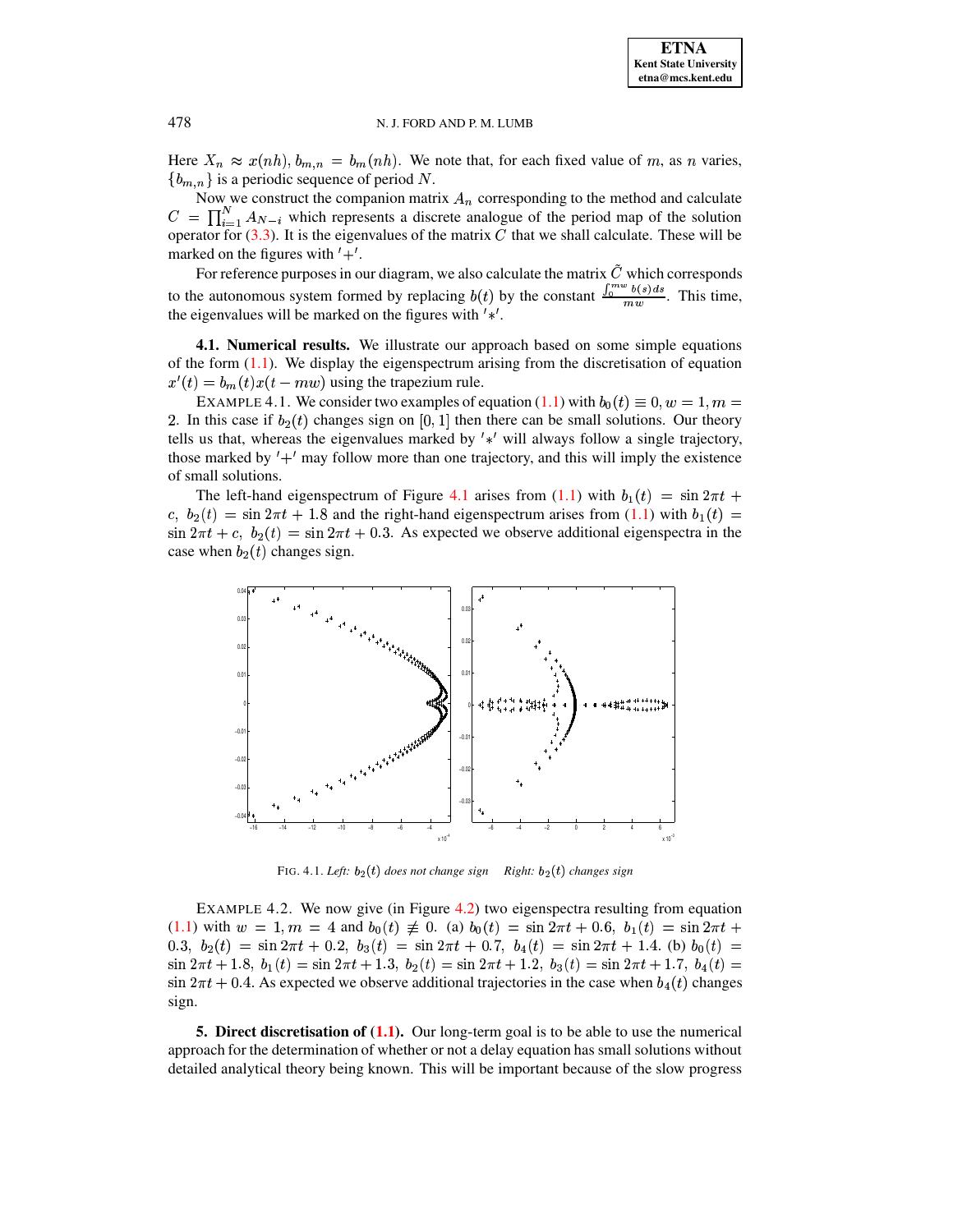#### MULTI-TERM DELAY EQUATIONS



FIG. 4.2. Left:  $b_4(t)$  does not change sign Right:  $b_4(t)$  changes sign

<span id="page-5-0"></span>towards obtaining analytical results for more complicated delay equations. Therefore, although the results of the previous section are interesting, it would be more useful to be able to detect small solutions by direct application of our numerical scheme to the delay equation. In this section, we consider the question of whether such a direct application of the numerical techniques will provide a reliable result.

**5.1. The numerical approach.** We need to introduce some notation: we let  $x_n$  = 3.1. The numerical approach. We need to introduce some notation. We fit  $x_n = x(nh)$  and  $b_{i,j} = b_i(jh)$  as before. We continue to use numerical methods with constant<br>step size  $h = \frac{1}{N} = \frac{m\omega}{N^*}$ . We introduce  $D_1 \in \mathbb{R$ 3.  $D_m = \begin{pmatrix} 0 & \dots & \dots & 0 & \frac{h}{(2-hb_{0,n+1})}b_{m,n+1} \end{pmatrix}$ 4.  $D(n) = \begin{pmatrix} D_1 & D_2 & D_3 & \dots & \dots & D_m \end{pmatrix}$ <br>
5.  $A(n) = \begin{pmatrix} D(n) & \frac{h}{(2-hb_{0,n+1})}b_{m,n} \\ I \end{pmatrix}$ 6.  $y_n = (x_n, x_{n-1}, \ldots, x_{n-N}, x_{n-1-N}, \ldots, x_{n-2N}, x_{n-1-2N}, \ldots, x_{n-mN})^T$ Discretisation of  $(1.1)$  using the trapezium rule yields

$$
x_{n+1} = x_n + \frac{h}{2} \sum_{j=0}^{m} (b_{j,n} x_{n-j} + b_{j,n+1} x_{n+1-j})
$$

which can be written in the form

$$
y_{n+1} = A(n)y_n
$$

It follows that  $y(t + m\omega) \approx y_{n+N^*} = Cy_n$  where  $C = \prod_{i=0}^{N^*-1} A(n+i)$ . For the single term delay equation, we considered the autonomous problem arising from the replacement of  $b_1(t)$ , in the non-autonomous problem, by  $\int_0^1 b_1(t) dt$ . We then compared the eigenspectrum arising from the autonomous problem with that from the non-autonomous problem.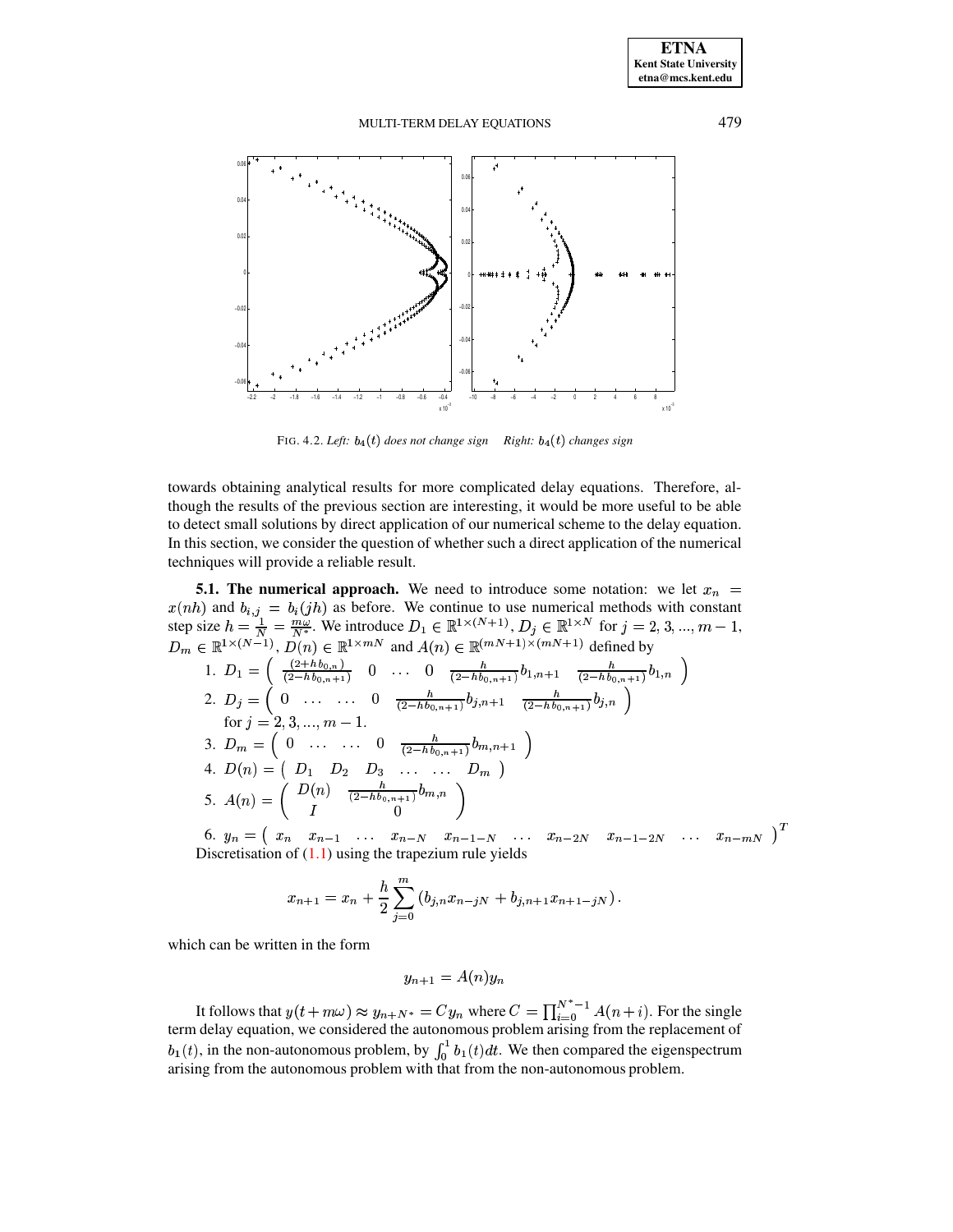#### N. J. FORD AND P. M. LUMB

Here we consider the autonomous problem in which we replace each  $b_i(t)$  with  $\frac{1}{\omega} \int_0^{\omega} b_i(t) dt$ and we use this to create a constant matrix  $A$ .

REMARK 5.1. Our motivation for this approach arises from the fact that the characteristic equation for the Floquet exponents is  $\det\left(e^{\mu\omega}-e^{w\sum_{j=0}^{m}\hat{b}_j e^{-j\mu\omega}}\right)=0$  where  $\hat{b}_j = \frac{1}{\omega} \int_0^{\omega} b_j(s) ds$ , for  $j = 0, 1, ..., m$ . The characteristic matrix for the exponents may be taken to be  $\mu = \sum_{j=0}^{m} \hat{b}_j e^{-j\omega\mu}$ , which is the characteristic matrix for the autonomous equation  $x'(t) = \sum_{i=0}^{m} \hat{b}_i x(t - j\omega)$ ; see [10, p. 249].

By analogy with the previous approach, we are then able to compare the eigenvalues<br>of C with the eigenvalues of  $A^{N^*}$ . We want to show that, as before, additional eigenvalue trajectories imply the existence of small solutions.

5.2. A revised characterisation of small solutions. To understand the results of the direct application of the numerical scheme to the multi-term equation  $(1.1)$  we shall find it helpful to undertake a discrete Floquet analysis.

The discrete scheme corresponding to  $(3.1)$  (using the trapezium rule, as usual) is

(5.1) 
$$
X_{n+1} = X_n + \frac{h}{2} \sum_{j=0}^{m} (b_{j,n} X_{n-j} + b_{j,n+1} X_{n+1-j} )
$$

and, for Floquet solutions we let

$$
X_n = e^{\mu nh} p_n = \Lambda^n p_n
$$
 where  $\Lambda = e^{\mu h}$  and  $\Lambda^N = \lambda$ .

<span id="page-6-0"></span>so that

$$
(5.2) \t\t X_n = \lambda X_{n-N} = \lambda^m X_{n-mN}
$$

and we put

<span id="page-6-1"></span>
$$
p_n=p_{n-N}
$$

We can use  $(5.2)$  to write  $(5.1)$  as

$$
X_{n+1} = X_n + \frac{h}{2} \sum_{j=0}^{m} \lambda^{m-j} (b_{j,n} X_{n-mN} + b_{j,n+1} X_{n+1-mN}).
$$

The conclusion of this analysis is more significant than is at first evident. Clearly, for each of the Floquet exponents  $\lambda$ , we have reduced the discrete problem to one with a single delay of *mw* just as we did in the continuous case. More significantly,  $(5.2)$  is the discretisation of  $(3.2)$  using the trapezium rule. Therefore the analysis shows that one can undertake the discretisation either before or after the Floquet analysis without affecting the outcome. This is summarised in Figure 5.1.

The Floquet theory now leads to a simple, and possibly more intuitive, characterisation of small solutions to multi-term delay equations.

Assume that equation  $(1.1)$  does not possess small solutions. By Theorem 3.1 we know that the Floquet solutions span the solution space of  $(1.1)$ . In other words, the characteristic roots of  $(1.1)$  will be approximated by roots of equations of the form  $(5.2)$  for various values of  $\lambda$ . The absence of small solutions will lead, for each fixed  $\lambda$ , to a trajectory of the general form given in Lemma 2.1.

Thus, in the absence of small solutions, we would expect to find that the characteristic roots of  $(1.1)$  will lie along multiple trajectories of the same general shape as those we met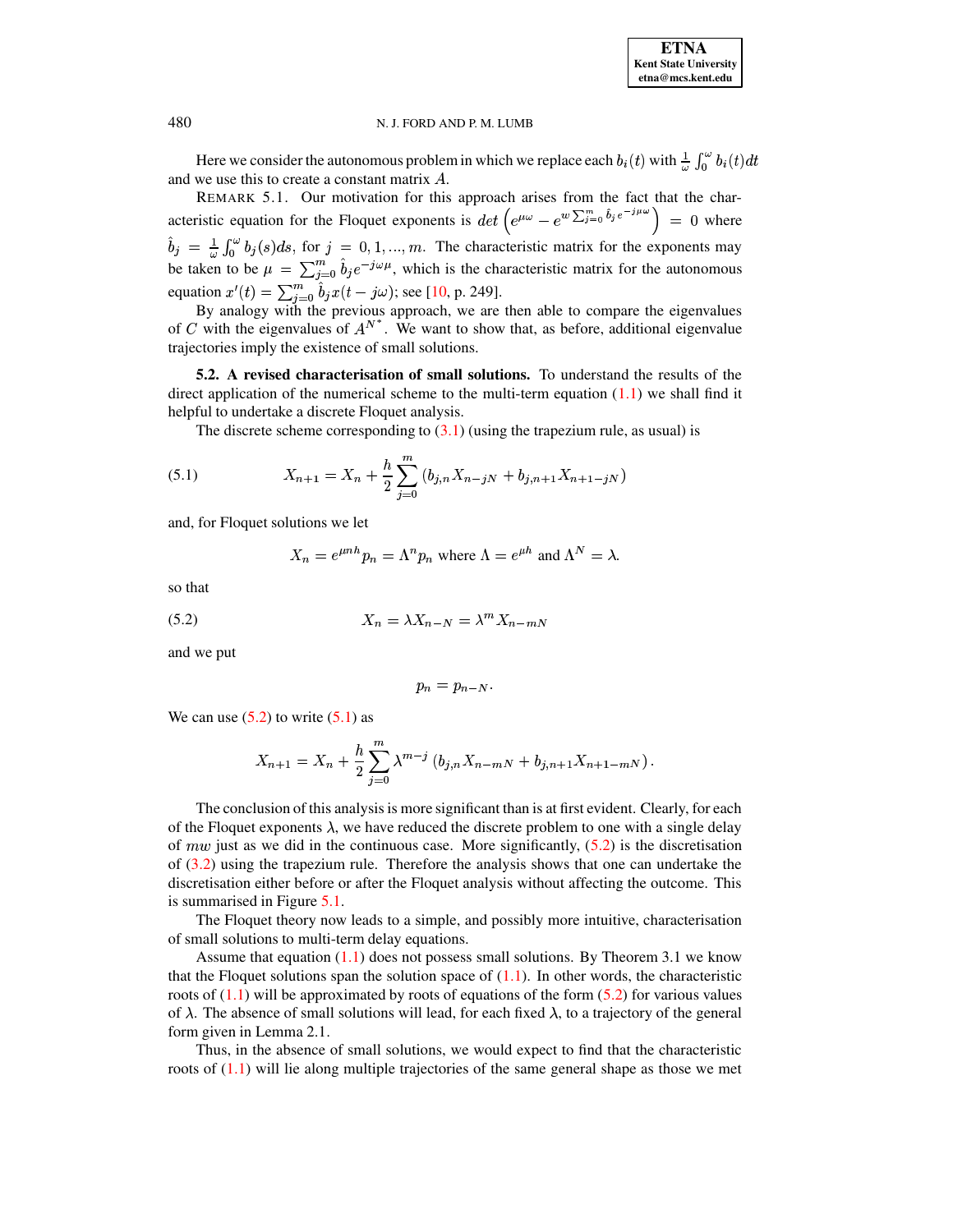

<span id="page-7-0"></span>FIG. 5.1. Rival approaches to the problem

for single term equations without small solutions. Therefore the appearance of additional trajectories close to the real-axis may be taken to imply the existence of small solutions. We give this formally:

ALGORITHM 5.2. For a multiterm equation of the form  $(1.1)$  apply the trapezoidal rule with a sequence of step lengths  $h_i = \frac{1}{N_i} \rightarrow 0$  and calculate the eigenvalues of the resulting operator. It is sufficient for the existence of small solutions to  $(1.1)$  that either

- 1. the eigenvalues lie on one or more additional trajectories compared to those for the appropriate autonomous equation
- 2. the eigenvalue trajectories include some which loop close to the x-axis.

5.3. Numerical examples. We present some examples illustrating the results of this aproach. In our diagrams we illustrate the eigenspectrum arising from the non-autonomous problem by '+' and that from the autonomous problem formed by replacing each  $b_i(t)$  by  $\frac{1}{w}\int_0^w b_i(s)ds$  by '\*'.

EXAMPLE 5.3. In our first example we consider four cases of equation (1.1) with  $b_0(t) \equiv$  $0, w = 1, m = 2$ . In this case the theory tells us that  $b_2(t)$  changes sign on [0, 1] if and only if the equation has small solutions. In Figure 5.2  $b_2(t)$  does not change sign and we observe the proximity of the two trajectories. In Figure 5.3  $b_2(t)$  does change sign and we observe the presence of two additional trajectories in the non-autonomous eigenspectrum which indicates the presence of small solutions.

Our numerical experiments included (especially) cases when  $b_2(t) = \sin 2\pi t + c$  and  $|c|$ was close to 1. We found that it was still possible to detect the presence of small solutions precisely when  $|c| \leq 1$ , that is, when  $b_2(t)$  changes sign.

EXAMPLE 5.4. We conclude with two eigenspectra resulting from equation  $(1.1)$  with  $w = 1, m = 4$  and  $b_0(t) \neq 0$ . (a)  $b_0(t) = \sin 2\pi t + 0.6$ ,  $b_1(t) = \sin 2\pi t + 0.3$ ,  $b_2(t) =$  $\sin 2\pi t + 0.2$ ,  $b_3(t) = \sin 2\pi t + 0.7$ ,  $b_4(t) = \sin 2\pi t + 1.4$ . (b)  $b_0(t) = \sin 2\pi t + 1.8$ ,  $b_1(t) =$  $\sin 2\pi t + 1.3$ ,  $b_2(t) = \sin 2\pi t + 1.2$ ,  $b_3(t) = \sin 2\pi t + 1.7$ ,  $b_4(t) = \sin 2\pi t + 0.4$ . In Figure 5.4 we observe the presence of additional trajectories in the right hand eigenspectrum, that is when  $b_4(t)$  changes sign, which is in accordance with the theory.

**6. Conclusions.** In our previous work we successfully used a numerical method to identify whether or not equations of the form  $(1.1)$  with  $m = 1$  admit small solutions. The discussion above shows that we can adapt our method to identify whether equations of the form  $(1.1)$  with any number of terms admit small solutions.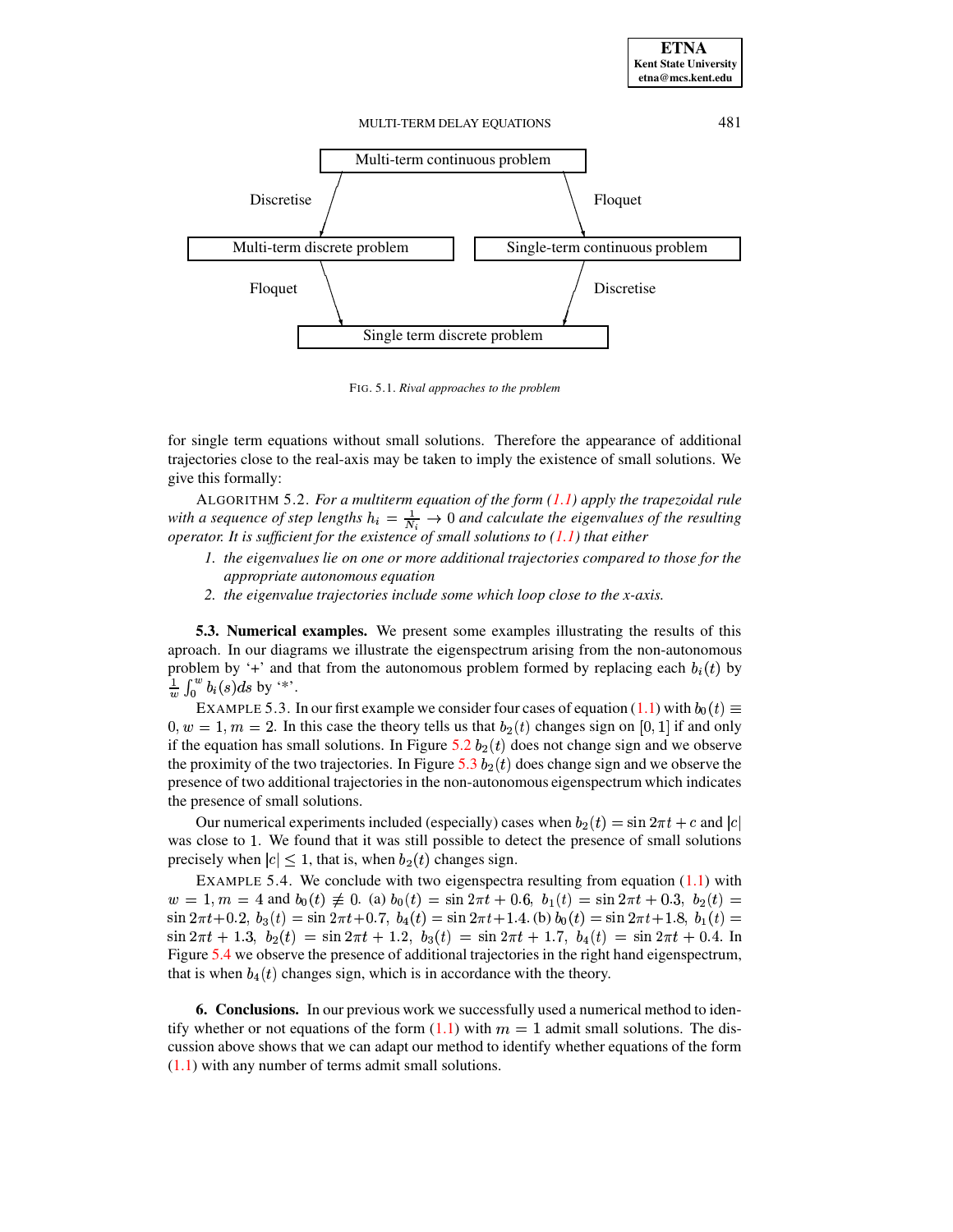<span id="page-8-5"></span>

#### <span id="page-8-6"></span>**REFERENCES**

- <span id="page-8-0"></span>[1] A. BELLEN AND M. ZENNARO, Numerical Methods for Delay Differential Equations, Oxford University Press, Oxford, 2003.
- <span id="page-8-1"></span>[2] O. DIEKMAN, S. A. VAN GILS, S. M. VERDUYN LUNEL, AND H. -O. WALTHER, Delay Equations: Functional, Complex and Numerical Analysis, Springer, Berlin, 1995.
- <span id="page-8-2"></span>[3] Y. A. FIAGBEDZI, Characterization of Small Solutions in Functional Differential Equations, Appl. Math. Lett., 10 (1997), pp. 97-102.
- <span id="page-8-4"></span>[4] N. J. FORD, Numerical approximation of the characteristic values for a delay differential equation, MCCM Numerical Analysis Report No 269, Manchester University.
- <span id="page-8-3"></span>[5] N. J. FORD, P. M. LUMB, Systems of delay equations with small solutions: A numerical approach, in Algorithms for Approximation IV, J. Levesley, I. J. Anderson, and J. C. Mason, eds., University of Huddersfield, 2002, pp. 94-101.